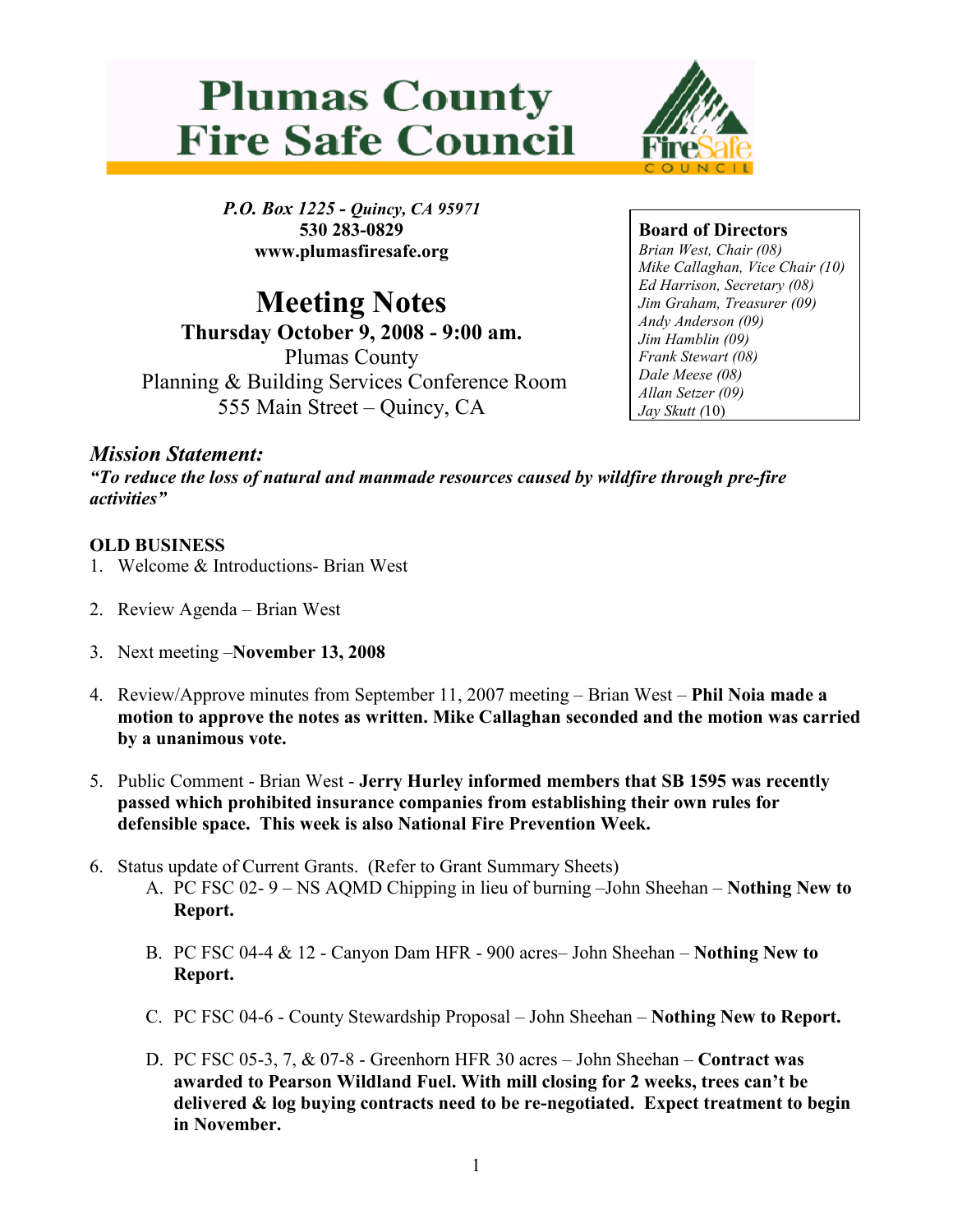- E. PC FSC 05-4, 8 & 08-4 Grizzly Ck. HFR- 128 acres John Sheehan Mastication and piling completed on 9 acres.
- F. PC FSC 03-1, 05-5, 06-2  $& 5$  Eastern Plumas HFR 175 acres John Sheehan Nothing New to Report.
- G. PC FSC 06-4 & 10 Little Grass Valley HFR 111 acres John Sheehan Soper-Wheeler found a logger, but the costs will be about \$35,000 more than planned. PC FSC will seek additional funds.
- H. PC FSC 06-6 La Porte Pines HFR 75 acres John Sheehan Nothing New to Report.
- I. PC FSC 07-1 & 4 Indian Valley HFR-200 acres John Sheehan Contracts have been awarded fro 171 acres to Holt Logging for biomass harvesting, Firestorm for mastication , & American Valley Tree Service for hand piling.
- J. PC FSC 07-2 La Porte Road HFR 100 acres John Sheehan Nine contractors attended the optional bidder's tour and others have called expressing interest. Bids close 10/15/08.
- K. PC FSC 07-5 C Road right-of-way planning John Sheehan Nothing New to Report.
- L. PC FSC 07-6 Taylorsville HFR 30 acres John Sheehan Nothing New to Report.
- M. PC FSC 07-9 Elderly/Disabled Defensible Space John Sheehan –30% of the 38 properties has been treated.
- N. PC FSC 07-10 County Educational Workshops John Sheehan A committee needs to be re-formed to develop additional fire safe educational workshops, recommendations for purchasing of publication materials and website enhancement.
- O. PC FSC 08- 1 Gold Mtn. HFR John Sheehan Biomass harvesting has started on approximately 40 acres above county road A-15. We are still waiting on funding from CA FSC for the mastication.
- P. PC FSC 08-2 PC FSC Council Coordination 2007-2009– John Sheehan –Work continues with FSC coordination activities, meeting with contractors and foresters on fuel reduction projects and sharing of firesafe information.
- Q. PC FSC 08- 3 HFR Project Development –John Sheehan Nothing New to Report.
- 7. Status update of proposed Grant Proposals.
	- A. PC FSC Community Hazardous Fuel Reduction Planning 2009- SNC John Sheehan-Awaiting SNC decision.
- 8. HFQLG –HFR project overview/relation to communities' opportunities Project mapping integration involving USFS, CDF and Fire Safe Council - PNF's fuel reduction out year program